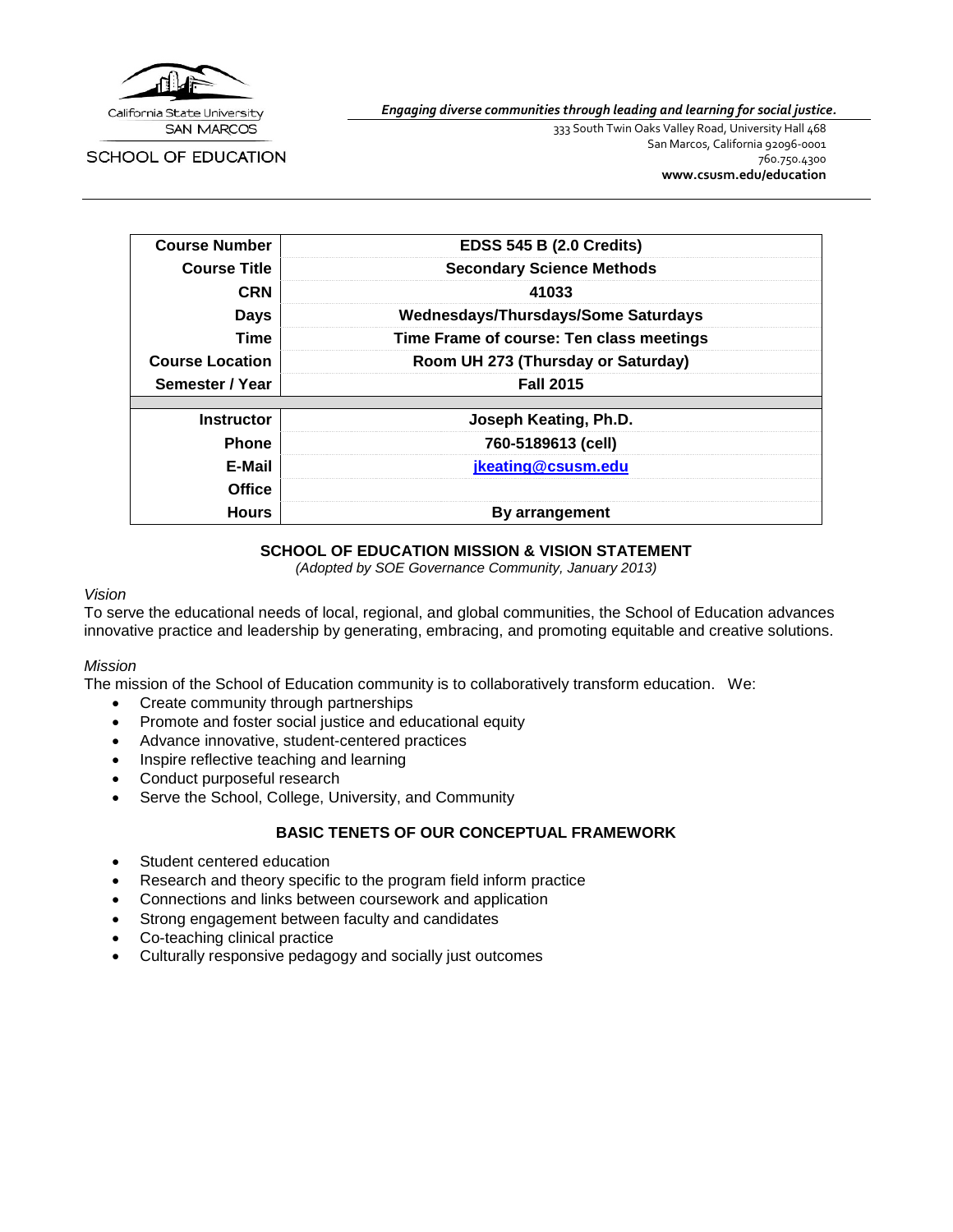## **TABLE OF CONTENTS**

| GRADE SHEET FOR FALL SEMESTER (PLEASE MAKE COPY FOR GRADE FOLDER) EDSS 545 A  17 |  |
|----------------------------------------------------------------------------------|--|
|                                                                                  |  |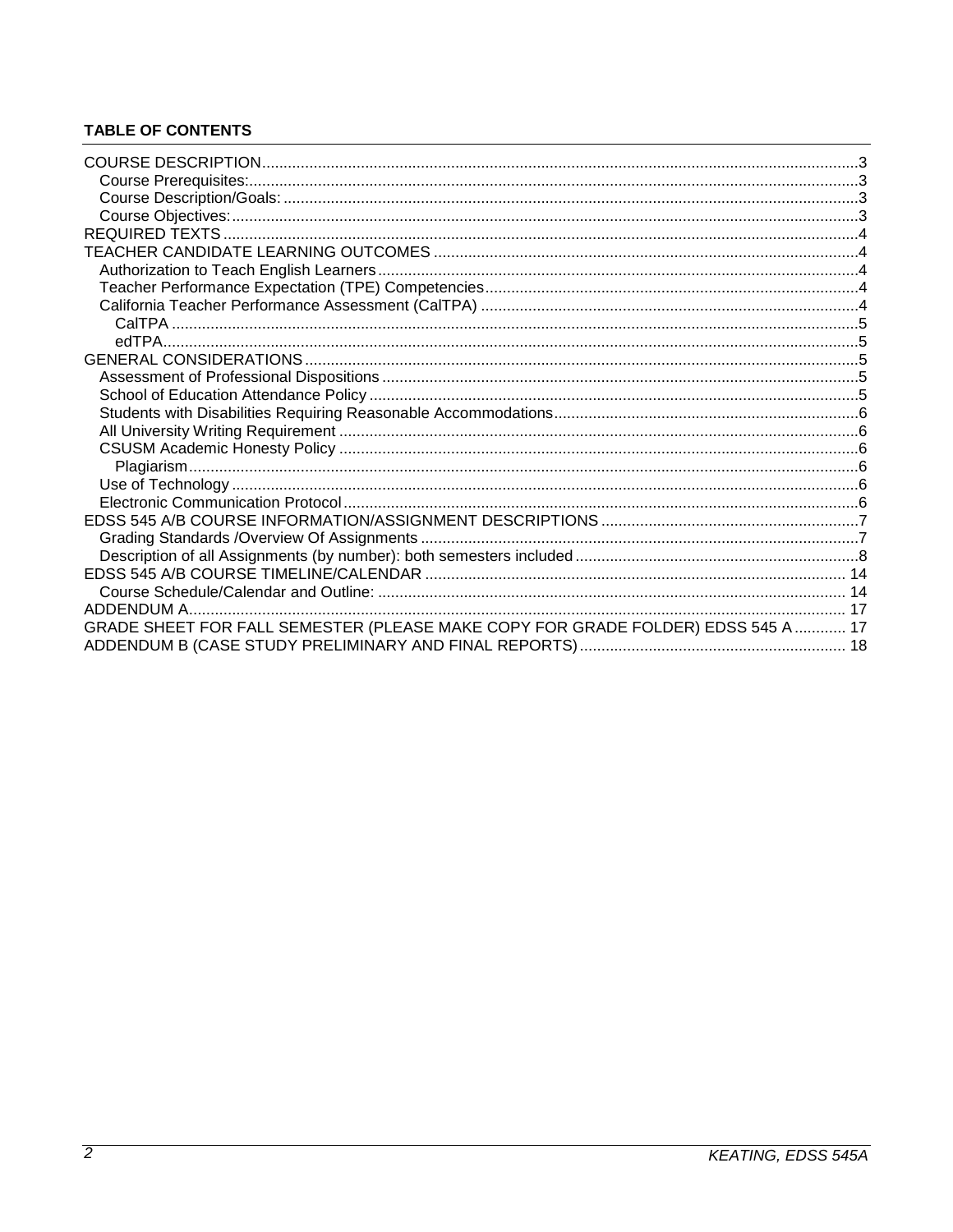## <span id="page-2-0"></span>*The pedagogy of teaching science to all students through an inquiry, community based curriculum.*

## **COURSE DESCRIPTION**

Secondary Science Education A: Focuses on developing and understanding of theory, methodology, and assessment of Science in integrated and inclusive secondary classrooms: Part A.

#### <span id="page-2-1"></span>**Course Prerequisites:**

Admission to the Single Subject Program or pursuit of a single subject Science add-on credential (by permission) is required to enroll in this course as well as EDUC 350, EDUC 364, & EDUC 422 or equivalent.

#### <span id="page-2-2"></span>**Course Description/Goals:**

This course will be held both fall and spring semester for a total of 4 credits (approximately 30 contact hours per semester, 2 credits per semester). It fulfills the requirement for a methods course for all Single Subject (Secondary) Science credential students. Upon completion of this course, the preservice teacher will be able to formulate a basis to teach standards based science course in the secondary school in a manner that is exciting, creative and rigorous. To accomplish this, the candidate will formulate a personal framework of science education based on both a historical/philosophical perspective as well as from knowledge of the state and national frameworks and other reform documents. Using this knowledge as a framework, he (she) will learn to apply multiple strategies and resources for the development of unit plans, instructional delivery and assessments that utilize a student-centered, inquiry (problem-solving) and community based approach to the teaching of science for all students. This should be in evidence during Clinical Practice 1 and 2 as part of the required Teacher Performance Assessments (TPA). **Classes will consist of formal class meetings, field trips, video conferences and independent study totaling approximately 20 seminars @ 10 seminars per semester @ 3.0 hrs.each**

### <span id="page-2-3"></span>**Course Objectives:**

These objectives will be measured (by utilizing rubrics) through the successful application of the concepts during the completion of specific assignments (see descriptions). Prior to completing the assignments, students will be presented with opportunities to discuss effective models and examples, using texts and other readings and through discussions both in-class and EDMODO (blog). The expectation is that they will successfully and seamlessly be able to integrate these applications in clinical practice 1 and 2 (as measured by supervisor's observation as indicated in the teacher performance applications (TPA).

- 1) The teacher candidate will be able to apply **the major concepts of frameworks and standards in Science Education** to their curriculum based on the California Frameworks in Science, the Next Generation Science Standards (NGSS) as well as the general recommendations for science education indicated by international studies such as Tests of International Science and Math Study (TIMSS);
- 2) The teacher candidate will be able to understand what is learned from the **general history, ethics and philosophy of science education** in the United States and how it might apply to current educational practice;
- 3) The teacher candidate will understand and be able to **integrate a variety of diverse resources**  appropriate for science education including texts, lab manuals, equipment, technologies and both informal and formal community related resources;
- 4) The teacher candidate will be able to apply to the curriculum and their students the **major concepts of safe and effective science teaching and learning** to laboratory and general classroom practices;
- 5) The teacher candidate will be able to effectively **implement the major teacher strategies considered best practices in Science education** such as interactive expository teaching; inquiry-based learning; open-ended laboratory experiences; teaching from argumentation and the integration of community/ field resources (internships, service-learning and school to career);
- 6) The teacher candidate will be able to appropriately integrate a range of strategies for the integration of a variety of **diverse assessments** including both formative/summative that can be authentic or traditional;
- 7) The teacher candidate will be able to apply the protocols and learning strategies required in **science inquirybased enrichment activities** such as Science Olympiad, Odyssey of the Mind, Invention Convention, FIRST and Science Fair that extend beyond the standard curriculum;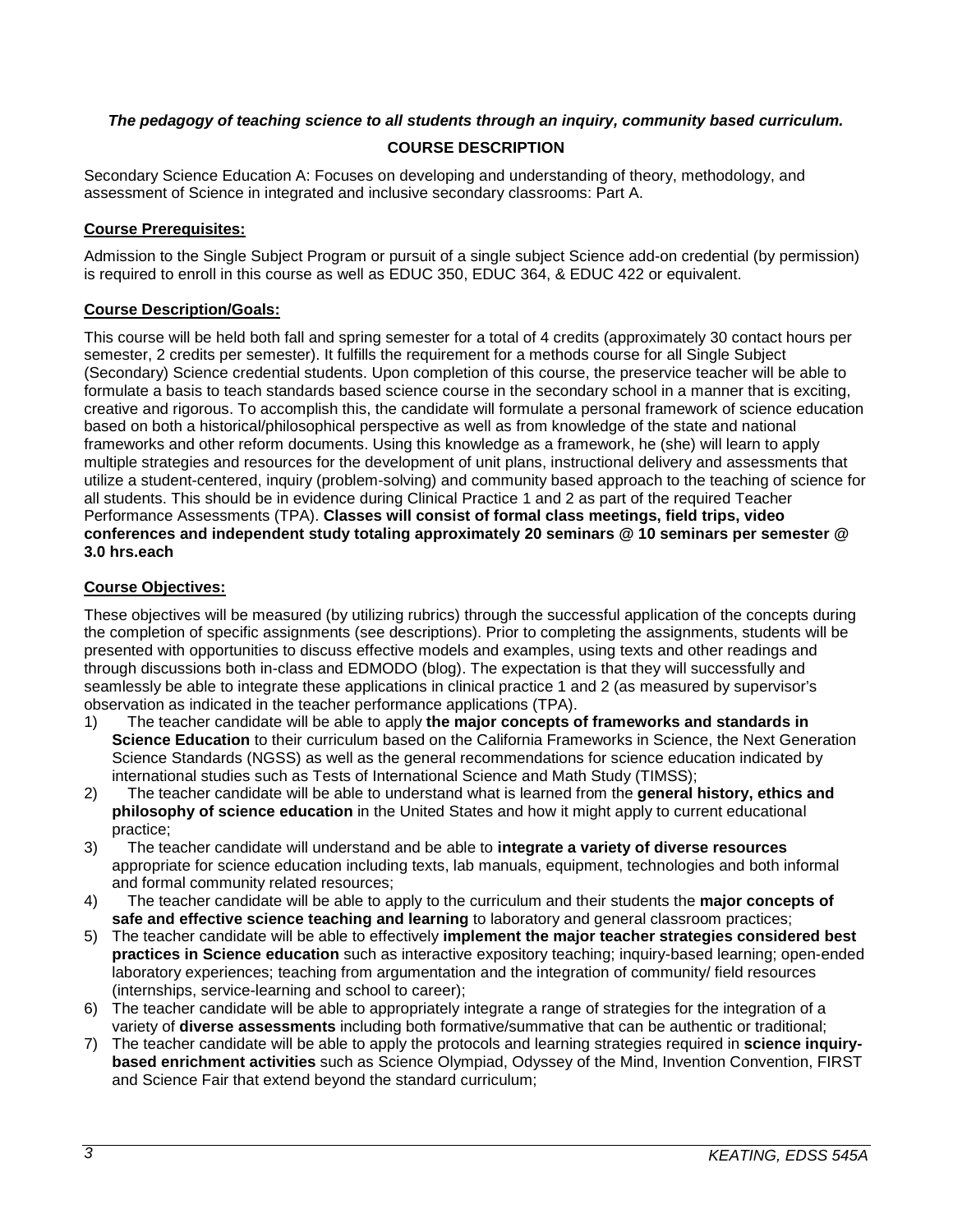- 8) The teacher candidate will be able to demonstrate their ability to **integrate the sciences as well as other disciplines** into the standard science curriculum (interdisciplinary curriculum) as a major tenet of NGSS;
- 9) The teacher candidate will be able to **include all students in the curriculum** by applying the major curricular and pedagogical strategies for teaching multicultural, multilingual students (SDAIE/ELL);
- 10) The teacher candidate will be able to identify issues involved in the teaching and learning of science and apply **teacher-led research designs (action research)** for the ongoing purpose of improving practice.

## **REQUIRED TEXTS**

<span id="page-3-0"></span>*Science Instruction in the Middle and High School (*Chiappetta and Koballa) (2014 8th Edition) *Use of Discrepant Events for K-12 Science Teachers* (Aztec Press /University Bookstore), (Keating Customized text)

California Science Safety Manual for K-12 Schools (2012) <http://www.cde.ca.gov/pd/ca/sc/documents/scisafebk2012.pdf> Next Generation Science Standards (NGSS) Overview and Conceptual Shifts <http://www.nextgenscience.org/next-generation-science-standards>

CA/NGSS Clarifications/Examples

<http://www.cde.ca.gov/pd/ca/sc/ngssstandards.asp>

NGSS Sample Science Unit= [http://www.nextgenscience.org/sites/ngss/files/HS-](http://www.nextgenscience.org/sites/ngss/files/HS-LS_Bee_Colony_version2.pdf)

<span id="page-3-1"></span>[LS\\_Bee\\_Colony\\_version2.pdf](http://www.nextgenscience.org/sites/ngss/files/HS-LS_Bee_Colony_version2.pdf)

## **TEACHER CANDIDATE LEARNING OUTCOMES**

### <span id="page-3-2"></span>**Authorization to Teach English Learners**

This credential program has been specifically designed to prepare teachers for the diversity of languages often encountered in California public school classrooms. The authorization to teach English learners is met through the infusion of content and experiences within the credential program, as well as additional coursework. Candidates successfully completing this program receive a credential with authorization to teach English learners. *(Approved by CCTC in SB 2042 Program Standards, August 02)*

### <span id="page-3-3"></span>**Teacher Performance Expectation (TPE) Competencies**

The course objectives, assignments, and assessments have been aligned with the CTC standards for Single Subject Credential. This course is designed to help teachers seeking a California teaching credential to develop the skills, knowledge, and attitudes necessary to assist schools and district in implementing effective programs for all students. The successful candidate will be able to merge theory and practice in order to realize a comprehensive and extensive educational program for all students. You will be required to formally address the following TPEs in this course: although other TPE's are addressed in the course, the primary TPE 1B: Subject specific pedagogical skills

### <span id="page-3-4"></span>**California Teacher Performance Assessment (CalTPA)**

Beginning July 1, 2008 all California credential candidates must successfully complete a state-approved Teacher Performance Assessment (TPA), as part of the credential program of preparation. During the 2015-16 academic year the CSUSM credential programs will use either the CalTPA (California Teacher Performance Assessment) or the edTPA (Educative Teacher Performance Assessment).

Check with your program coordinator to determine which assessment is used for your credential program.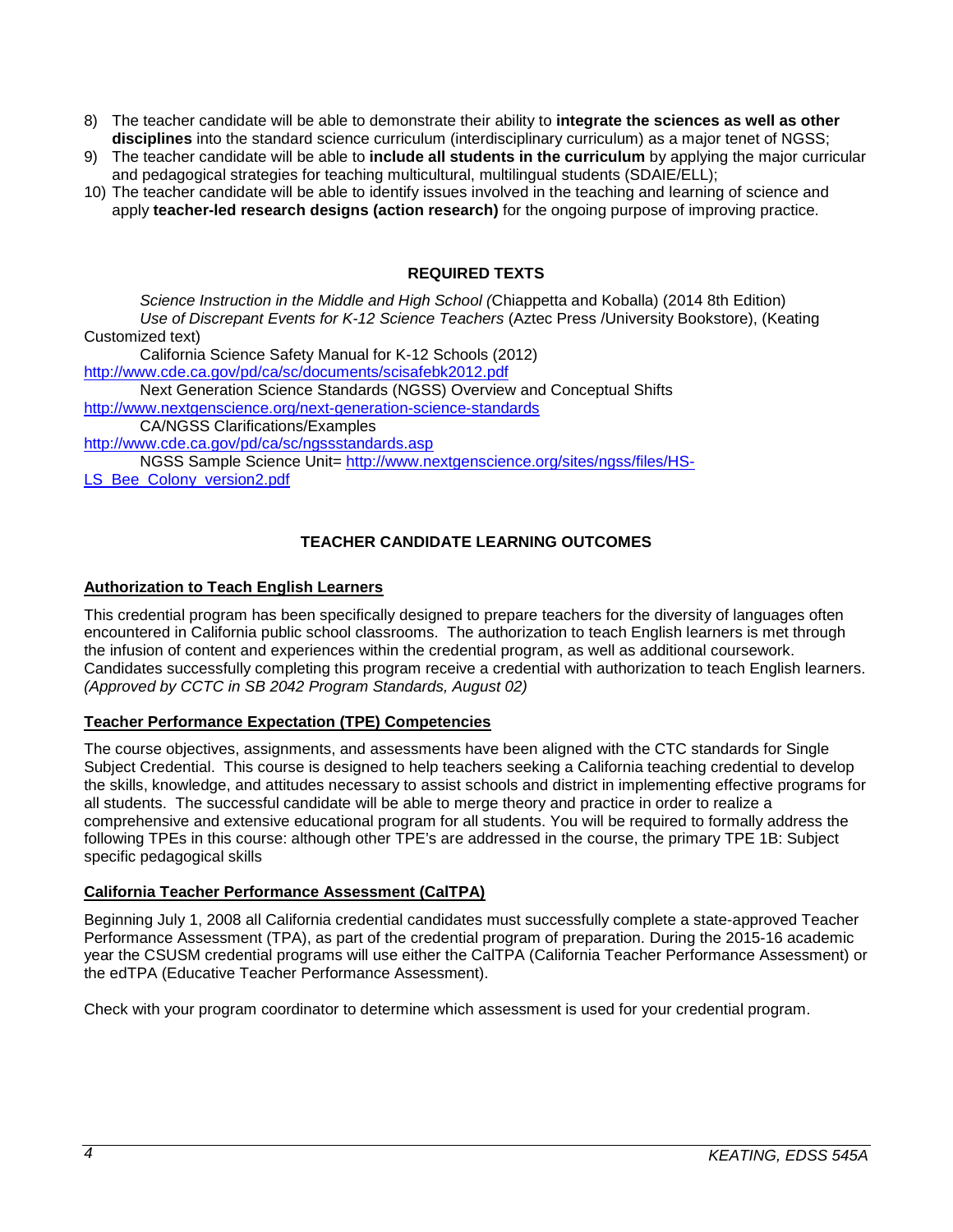## <span id="page-4-0"></span>**CalTPA**

To assist with your successful completion of the CalTPA, a series of informational seminars are offered over the course of the program. TPA related questions and logistical concerns are to be addressed during the seminars. Your attendance to TPA seminars will greatly contribute to your success on the assessment. The CalTPA Candidate Handbook, TPA seminar schedule, and other TPA support materials may be found on the SOE website:

<http://www.csusm.edu/education/CalTPA/ProgramMaterialsTPA.html>

# <span id="page-4-1"></span>**edTPA**

Beginning in fall 2015, for newly entering initial candidates, the CSUSM assessment system is the edTPA. To assist with your successful completion of the edTPA, a capstone class is part of your curriculum. In this class edTPA related questions and logistical concerns are addressed. Additional support materials are available on the edTPA website: [http://www.edtpa.com/PageView.aspx?f=GEN\\_Candidates.html](http://www.edtpa.com/PageView.aspx?f=GEN_Candidates.html)

Additionally, to support your success in your credential program and with TPA, SOE classes use common pedagogical language, lesson plans (lesson designs), and unit plans (unit designs).

## **GENERAL CONSIDERATIONS**

### <span id="page-4-3"></span><span id="page-4-2"></span>**Assessment of Professional Dispositions**

Assessing a candidate's dispositions within a professional preparation program is recognition that teaching and working with learners of all ages requires not only specific content knowledge and pedagogical skills, but also positive attitudes about multiple dimensions of the profession. The School of Education has identified six dispositions – social justice and Equity, collaboration, critical thinking, professional ethics, reflective teaching and learning, and life-long learning—and developed an assessment Rubric. For each dispositional element, there are three levels of Performance - unacceptable, initial target, and advanced target. The Description and rubric for the three levels of performance offer Measurable behaviors and examples. The assessment is designed to provide candidates with ongoing feedback for their growth in professional dispositions and includes a self-assessment by the candidate. The dispositions and rubric are presented, explained and assessed in one or more designated courses in each program as well as in Clinical practice. Based upon assessment feedback candidates will compose a reflection that becomes part of the candidate's Teaching Performance Expectation portfolio. Candidates are expected to meet the level of initial target during the program.

## <span id="page-4-4"></span>**School of Education Attendance Policy**

Due to the dynamic and interactive nature of courses in the School of Education, all candidates (course participants) are expected to attend all classes and participate actively. At a minimum, candidates (course participants) must attend more than 80% of class time, or s/he may not receive a passing grade for the course at the discretion of the instructor. Individual instructors may adopt more stringent attendance requirements. Should the candidate (course participants) have extenuating circumstances, s/he should contact the instructor as soon as possible. *(Adopted by the COE Governance Community, December, 1997).*

**Note: Both attendance and punctuality are essential to completing all work satisfactorily. Point values are assigned for each class (5 pts per class or 10 pts for field trips). In addition, only 50% of the potential value for an assignment can be credited as makeup for an assignment that is due and reviewed in a class that was not attended by the student. Two absences in one semester can result in a minimum of one grade lower; three absences can result in a non-passing grade (unless there are extenuating circumstances). Late arrivals will be penalized at the discretion of the instructor.**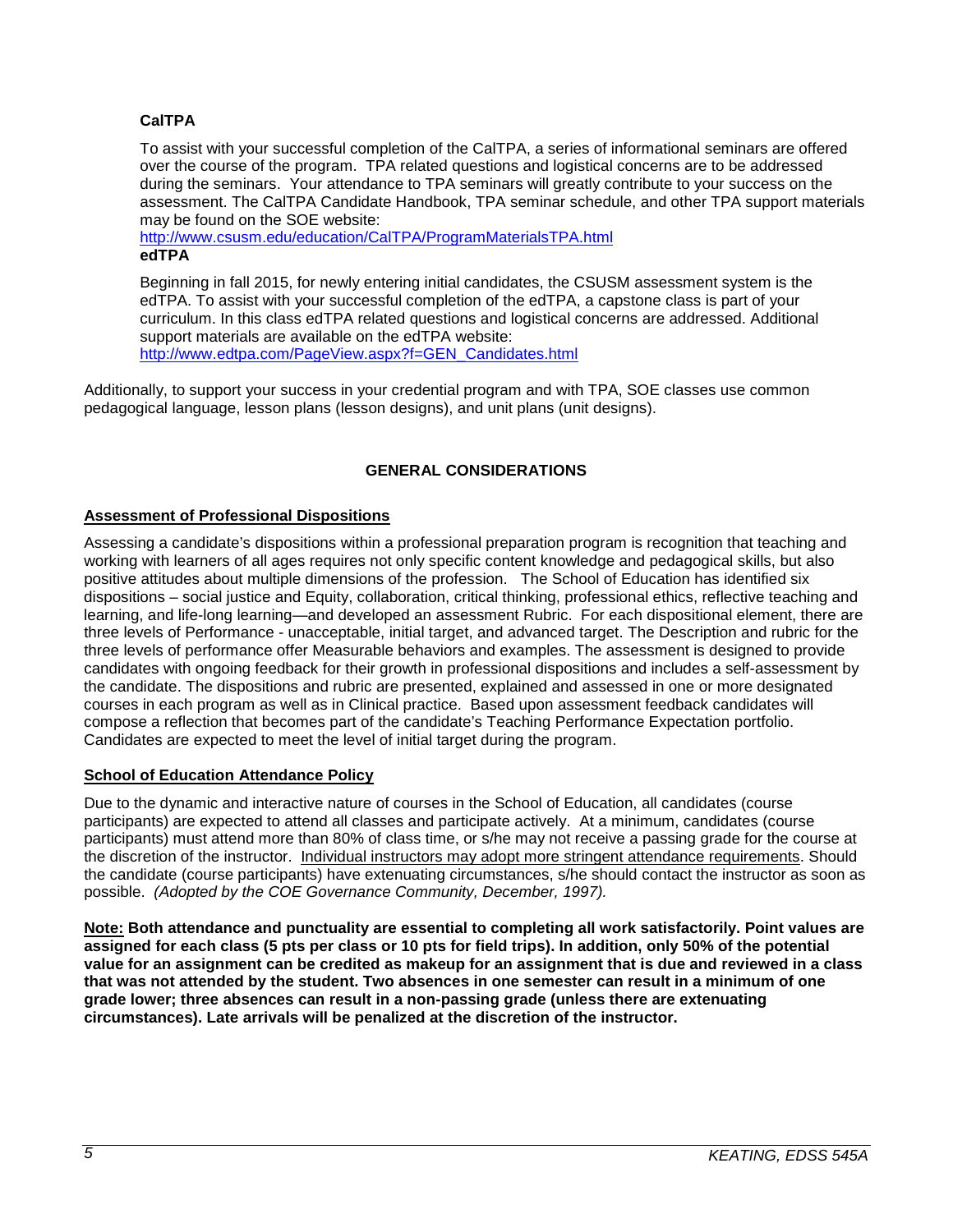## <span id="page-5-0"></span>**Students with Disabilities Requiring Reasonable Accommodations**

Students with disabilities who require reasonable accommodations must be approved for services by providing appropriate and recent documentation to the Office of Disabled Student Services (DSS). This office is located in Craven Hall 4300, and can be contacted by phone at (760) 750-4905, or TTY (760) 750-4909. Students authorized by DSS to receive reasonable accommodations should meet with their instructor during office hours or, in order to ensure confidentiality, in a more private setting.

## <span id="page-5-1"></span>**All University Writing Requirement**

The writing requirements for this class will be met as described in the assignments. Every course at the university, including this one must have a writing requirement of at least 2500 words.

#### <span id="page-5-2"></span>**CSUSM Academic Honesty Policy**

Students will be expected to adhere to standards of academic honesty and integrity, as outlined in the Student Academic Honesty Policy. All assignments must be original work, clear and error-free. All ideas/material that are borrowed from other sources must have appropriate references to the original sources. Any quoted material should give credit to the source and be punctuated accordingly.

Academic Honesty and Integrity: Students are responsible for honest completion and representation of their work. Your course catalog details the ethical standards and penalties for infractions. There will be zero tolerance for infractions. If you believe there has been an infraction by someone in the class, please bring it to the instructor's attention. The instructor reserves the right to discipline any student for academic dishonesty, in accordance with the general rules and regulations of the university. Disciplinary action may include the lowering of grades and/or the assignment of a failing grade for an exam, assignment, or the class as a whole.

Incidents of Academic Dishonesty will be reported to the Dean of Students. Sanctions at the University level may include suspension or expulsion from the University.

#### Refer to the full Academic Honesty Policy at:

<span id="page-5-3"></span>[http://www.csusm.edu/policies/active/documents/Academic\\_Honesty\\_Policy.html](http://www.csusm.edu/policies/active/documents/Academic_Honesty_Policy.html)

### **Plagiarism**

As an educator, it is expected that each candidate (course participant) will do his/her own work, and contribute equally to group projects and processes. Plagiarism or cheating is unacceptable under any circumstances. If you are in doubt about whether your work is paraphrased or plagiarized see the Plagiarism Prevention for Students website [http://library.csusm.edu/plagiarism/index.html.](http://library.csusm.edu/plagiarism/index.html) If there are questions about academic honesty, please consult the University catalog.

#### <span id="page-5-4"></span>**Use of Technology**

Candidates are expected to demonstrate competency in the use of various forms of technology (i.e. word processing, electronic mail, Moodle, use of the Internet, and/or multimedia presentations). Specific requirements for course assignments with regard to technology are at the discretion of the instructor. Keep a digital copy of all assignments for use in your teaching portfolio. All assignments will be submitted online via EDMODO, and some will be submitted in hard copy as well. Details will be given in class.

### <span id="page-5-5"></span>**Electronic Communication Protocol**

Electronic correspondence is a part of your professional interactions. If you need to contact instructor or other teacher candidates, e-mail is often the easiest way to do so. It is my intention to respond to all received e-mails in a timely manner. Please be reminded that electronic correspondences are a very specific form of communication, with their own form of nuances, meanings, and etiquette. For instance, electronic messages sent with all upper case letters, major typos, or slang, often communicates more than the sender originally intended. With that said, please be mindful of all electronic messages you send, to your colleagues, to faculty members in the School of Education, or to persons within the greater educational community. All electronic messages should be crafted with professionalism and care.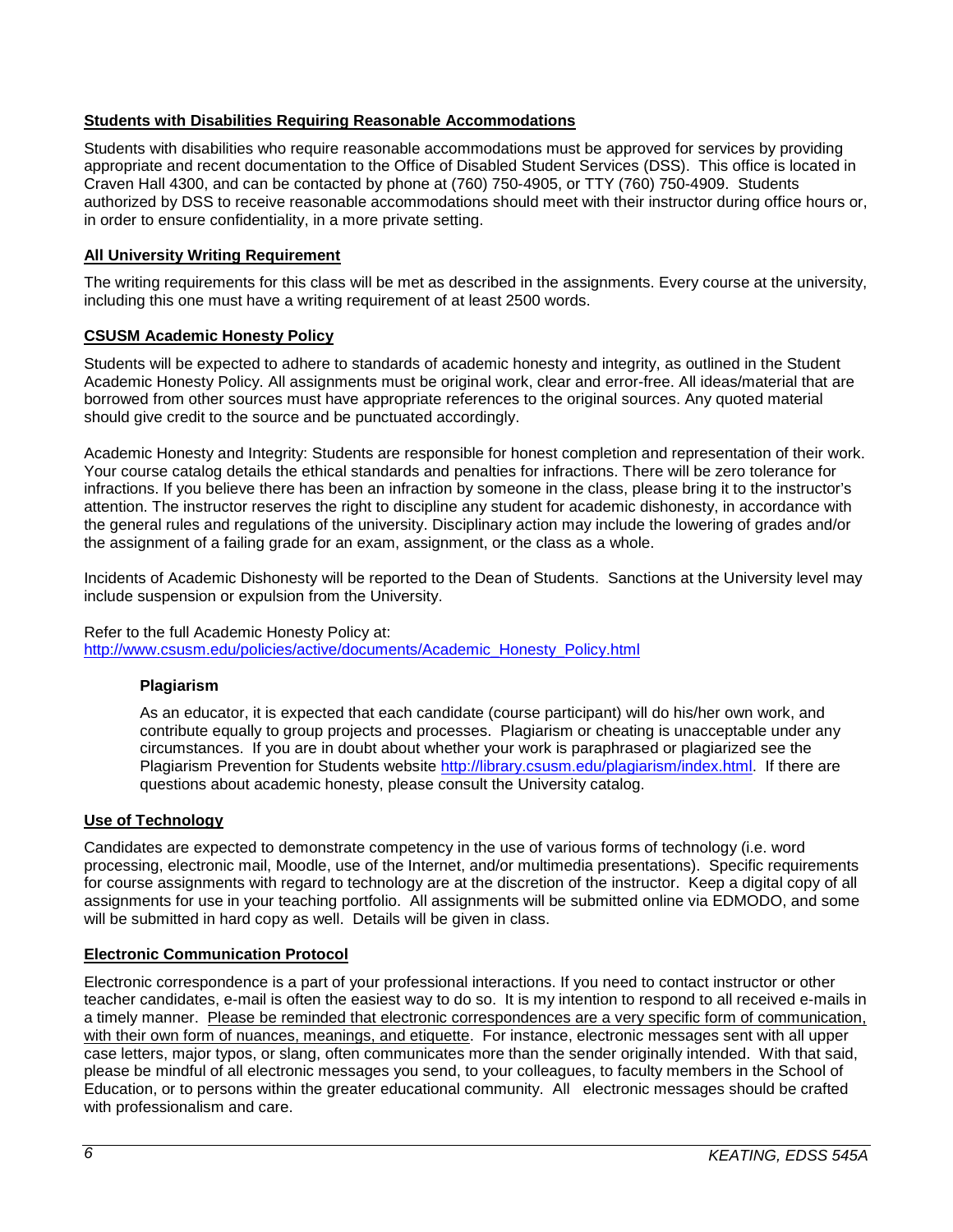### **Things to consider:**

- Would I say in person what this e-mail specifically says?
- How could this e-mail be misconstrued?
- Does this e-mail represent my highest self?
- Am I sending this e-mail to avoid a face-to-face conversation?
- In addition, if there is ever a concern with an email I send to you, let's talk in person so we can correct any confusion.

#### **Credit Hour Policy Statement**

Since this course is considered a "lecture mode" of instruction per university policy, expectations are that students will spend a total of approximately 30 hours of class time per semester (2 credit class X 15 hours per credit= 30hrs). In addition, students are expected to spend about 4 hours per class meeting (2 hours per credit hour X 2 credits) in preparation, assignments and readings.

#### **EDSS 545 A/B COURSE INFORMATION/ASSIGNMENT DESCRIPTIONS**

#### <span id="page-6-1"></span><span id="page-6-0"></span>**Grading Standards /Overview Of Assignments**

The Assignments and point value for both semesters are listed in numerical order and described in more detail in the following section "Description of all assignments".

The final grade for EDSS 545 A/B with be the % of total points earned that semester converted to a letter grade (93-100=A; 90-92=A-; 83-89=B; 80-82=B- etc.) Assignments are due on time and will not be accepted late unless there are extenuating circumstances. Spring only \*

- 1) Attendance/participation (5 pt. per class) (50 pts.)
- 2) Sci. Methods Text Readings/Questions/Prompts/Discussion/Notes (6pts each)
- 3) a,b,c Jigsaw of California science frameworks and standards (20pts)
- 4) **\*** Evaluation sheets on best practices for education technology tools (I-Pads) and software (apps) (10 pts)
- 5) **\*** Evaluation of Science Internet sites (10 pts)
- 6) A/ B Inquiry---Discrepant event reflection/ presentation(s) (30 pts)
- 7) **\*** Applying Action Research by comparing SDAIE to Traditional Labs (35pts)
- 8) Development of an outline for a Personal Plan for Science Safety (10 pts)
- 9) Observation of science lesson and evaluation of science safety strategies (10 + 5 pts = 15 pts.)
- 10) **\*** Enrichment and extracurriculum science programs (40 pts)
- 11) **\*** Book Report on high interest science book (10 pts.)
- 12) Open ended/independent science study both semesters (10 pts)
- 13) **\*** Strategies for implementing field trips at the high school level (Safari Park and Reuben Fleet Museum = 20 pts each
- 14) Researching and presenting a mini-lecture on a current topic in science (25pts)
- 15) Two Case Studies one per semester: Issues in student teaching and proposed action plans =(5+5+5+ Final (20 pts)=35pts.)
- 16) Implementing Open ended vs. Closed Ended Experiments (10 pts.)

Optional/Extra credit: (maximum 10 pts per semester)

- 1) Directorship (5 pts.)
- 2) SDSEA or CSTA or NSTA or other Conference in addition to open assignments (5 pts. one day)

#### **Point's summary: Fall Semester:**

**Assignments #1 (50 pts); #2 (54 pts); #3 (20 pts); #6 (30 pts); #8 (10 pts) #9 a-b (10+5); #12 (10 pts); #15 (35 pts); #16 (10 pts.)=** 234 **pts.**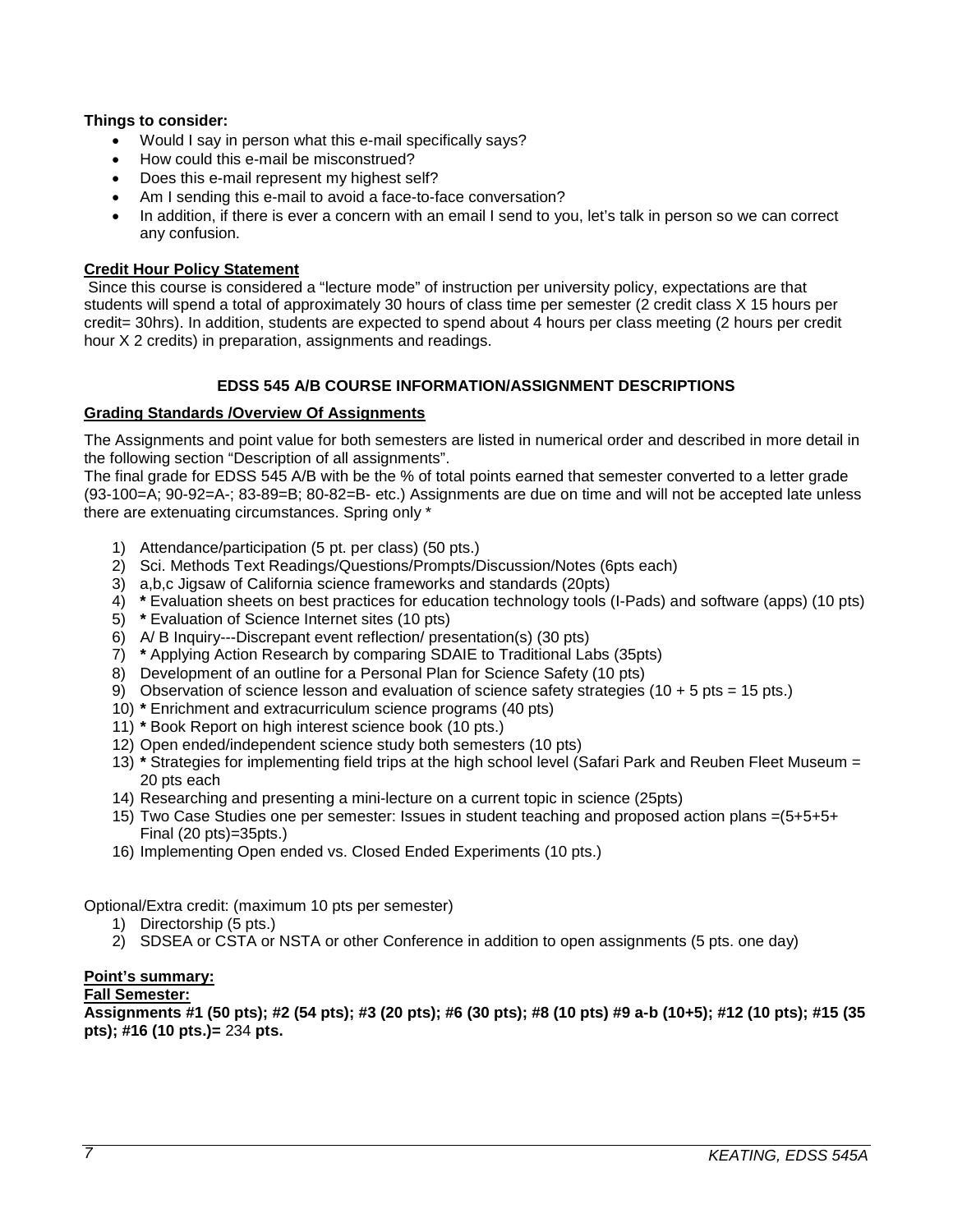## <span id="page-7-0"></span>**Description of all Assignments (by number): both semesters included**

**Assignment 1 Attendance and Participation** (each class counts 5 points) In the event of an absence any assignments due that night could receive only 50 % of the potential credit (if made up) since you were not there to interact and discuss the assignment with your colleagues.

**Assignment 2 Science readings in text** (9 points each chapter) Each chapter is assigned a value of nine points that includes your response to a prompt = 3 pts. (see specific text chapter) as well as your response to others on EDMODO (3 pts). This is followed by a discussion with your colleagues in class (3 pts). You are expected to respond to at least two students and myself on EDMODO for each assigned reading.

## **Assignment 3 – Understanding and applying the Next Generation Science Standards (NGSS)** (20 pts)

### **Spirit of the assignment:**

This assignment overviews what (content) should be taught and what (process/strategies) research suggests is most effective in teaching science to all students. This overview will lead to you and your team to apply your understanding of these standards and strategies by integrating them in an inquiry-based lesson. These same skills will be elaborated on throughout the course and during CP 1 and 2 and will be applied numerous times in other assignments. It is also essential to your training as a science teacher to understand the general principles of this new paradigm as you seek potential employment.

More specifically your colleagues as members of different subject matter teams will assist in overviewing the entire NGSS (by using the jigsaw method). This beginning learning process consists of three components 3a, 3b and 3c (see specifics below).

**In 3a,** you will individually read and respond to NGSS documents as well as view NGSS video's independently from the various areas of the NGSS (see two links under required texts (Flip Classroom model). **In 3b,** you will individually use the information and examples from these documents to create an outline of a lesson plan (see specifics below).

**3C** will be completed in class with your subject matter team and consists of discussing the important ideas from the NGSS readings and sharing your lesson plan with your subject matter team (Jigsaw 1). Each subject matter team will choose one representative lesson to elaborate and enhance and use this to demonstrate their understanding of a specific standard for their content area (Physics, Chemistry, Earth or Life Science) for the entire class (Jigsaw 2). During the subject matter team presentation to the whole class (10 minutes) the following should be accomplished: 1) Present an overview of your inquiry based mini- lesson; 2) Present a short overview of all the major standards expected to be addressed in your subject area; 3) Give a rationale for which standards might be de-emphasized or eliminated if time is a factor; 4) Address questions from other subject level teams. team in class. In the 10-minute presentation you should be able to accomplish the following: **It's essential to your beginning understanding of NGSS that you do the reading, responses and individual lesson plan BEFORE you meet with your subject matter team in class.**

### **NGSS Standards/Framework specific tasks**

**3a Individual Work (prior to class)** (10 points) Use this link to assist [http://www.nextgenscience.org/next](http://www.nextgenscience.org/next-generation-science-standards)[generation-science-standards](http://www.nextgenscience.org/next-generation-science-standards)

- **Read the following Framework sections and take notes and suggest questions for discussion in class** from the NGGS that are representative of a beginning understanding: 1) NGSS Front Matter (Executive Summary); 2) Structure of the NGSS (How to Read it); 3) Conceptual Shifts (How is it different) (A) 4) View these two videos: Why NGSS and NGSS Overview; **Scan especially the introductions for the following sections:** Sections D-J.
- **Read all the NGSS standards for your subject matter area** Use the CA/NGSS link= <http://www.cde.ca.gov/pd/ca/sc/ngssstandards.asp> since this provides some examples and clarifications that might be useful. Focus on one of the high school content subject areas (9-12) that you are assigned i.e. Physical Science, or Life Science or Earth Science and choose one standard to create a lesson outline for that standard as described in 3b below.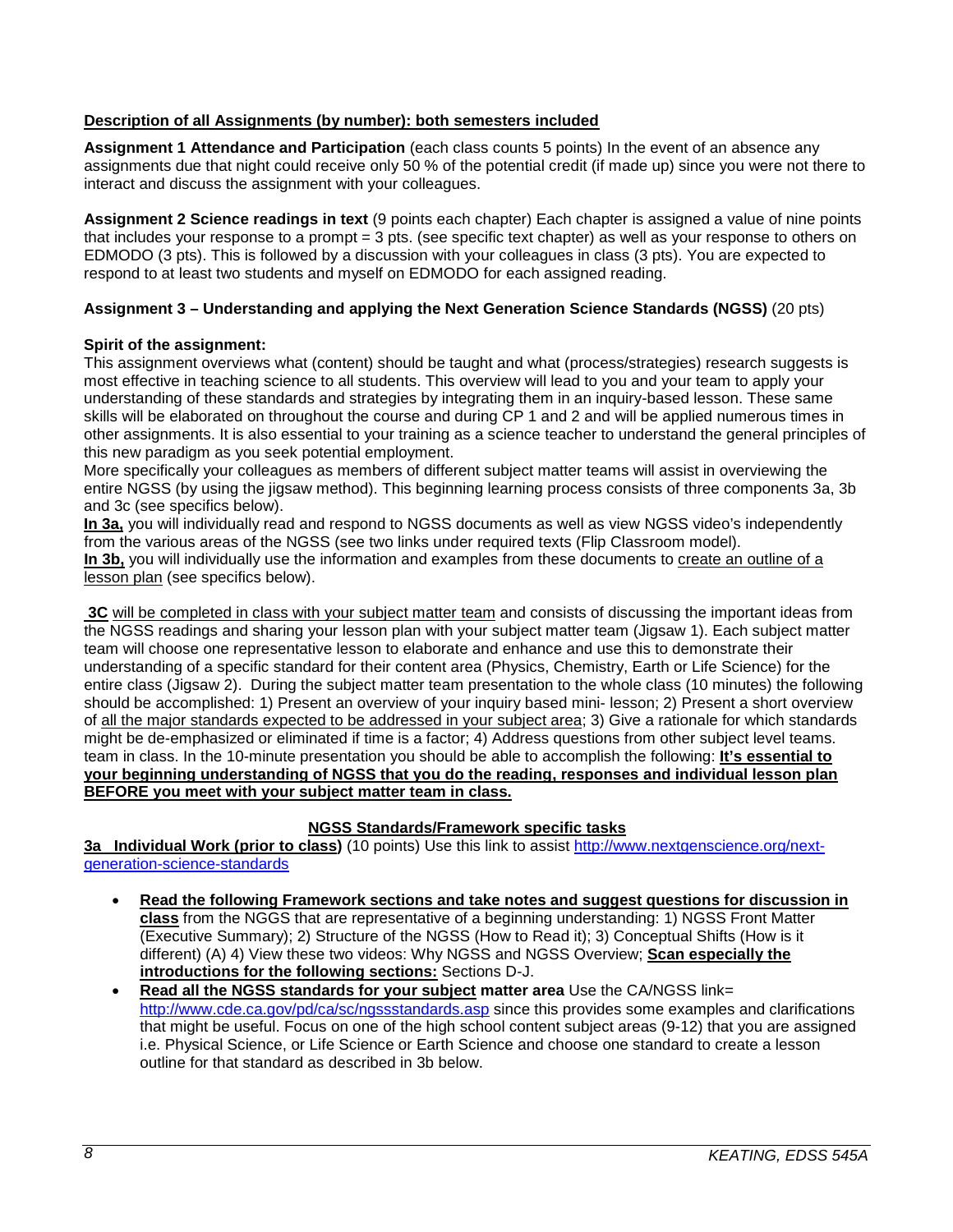#### 3b Individual **work (prior to class) Science subject standards response (only your subject area)** (5 points)

• Using the standard (s) you chose for your subject area in 3a 1) Write the standard(s) and the context of the lesson; 2) come up with a brief description of an **inquiry based activity** that students in that subject area can do to assist in understanding the standard and; 3) explain how can it be assessed and 4) how can this lesson incorporate other ideas discussed from the NGSS standards (example cross discipline ideas/engineering concepts and applying technology and including math and language arts) as well as any other ideas suggested in the NGSS. Here is a link that describes a unit plan with a number of lessons linked to the ideas of the NGSS standards related to Bee Colony losses in the environment. It is very elaborate and of course beyond the scope of what you are doing here but could serve as a model of what might be done= [http://www.nextgenscience.org/sites/ngss/files/HS-LS\\_Bee\\_Colony\\_version2.pdf](http://www.nextgenscience.org/sites/ngss/files/HS-LS_Bee_Colony_version2.pdf)

# 3c.**Team preparation and presentation** (5 points)

- Get together with your team by subject areas (chemistry, physics, biology, earth science or math). Look at the activities that everyone wrote up for Assignment 3b. Choose one that your team feels is the best representation of the application of the standards/frameworks or integrate two that may work together. Elaborate and enrich the original based on input from all members.
- As a team, write up a final lesson plan for the activity stating the standard(s) (with activities, assessment,). This lesson plan should integrate the ideas from the NGSS Standards as well as discussed in 3b above. Compose a **visual representation** of it. As a team, think about the entire set of standards for the subject area. If you only had time, as a teacher, to do half of it with your students, which half would you do, and why? Make a list to present to the class, and be prepared to give your reasons for your choices.
- Summary: In 8 minutes or less, 1) present your inquiry based lesson plan and how the other areas addressed in the NGSS frameworks might be integrated into this lesson; 2) present an overview of the major standards expected to be addressed in your subject area; 3) which ones might you team de-emphasized or eliminated if time is a factor; 4) address any questions from classmates.

#### **Assignments 4 and 5 (Evaluation and Use of Technology Resources) Spring Semester Only Assignment 4 Internet Sites (10 pts); Assignment 5 Technology tool/software as utilized by the I-Pad (10 pts)**

**Spirit of the Assignment:** Individually explore Internet resources (web pages, simulation games etc. and technology tools and apps (such as the I-Pad).

For assignment #4 explore in detail at least one Internet site that is a valuable for teachers or students for information, simulation etc. List the URL and access it on Smart classroom projector and navigate the site and explain how you would use it in your classroom.

For assignment #5 explain or demonstrate a tool or strategy for using the I-Pad Demonstrate it in front of class and how you would apply it to the Science classroom.

### **Assignment 6: Inquiry based Discrepant Event Presentation** (30 pts)

**Spirit of the Assignment:** To develop and teach a particular kind of a science inquiry lesson that teaches both Science thought processes and science content (applies the NGSS standards). You will practice your discrepant event with a middle or high school age student(s) and reflect on the student's responses and their understanding/misunderstanding and make appropriate modifications. You will then present your modified discrepant event to the class and give a copy of the lesson plan to each class member (see model lesson from "Bouncing Balls" DE Presentation or Discrepant Event Textbook). Teaching and reflecting on it in CP 1 will be rewarded with extra credit (Lesson Study Model)

#### 6a. **Discrepant Event Lesson Plan and Presentation** 25 points

Select a discrepant event lesson that connects to the subject matter of your CP1 experience. As a model for your lesson plan you can get one from Discrepant Events, by Keating, or go to another available resource. Be sure to include an appropriate NGSS (as well as some of the elements suggested by these) or CA standard (s).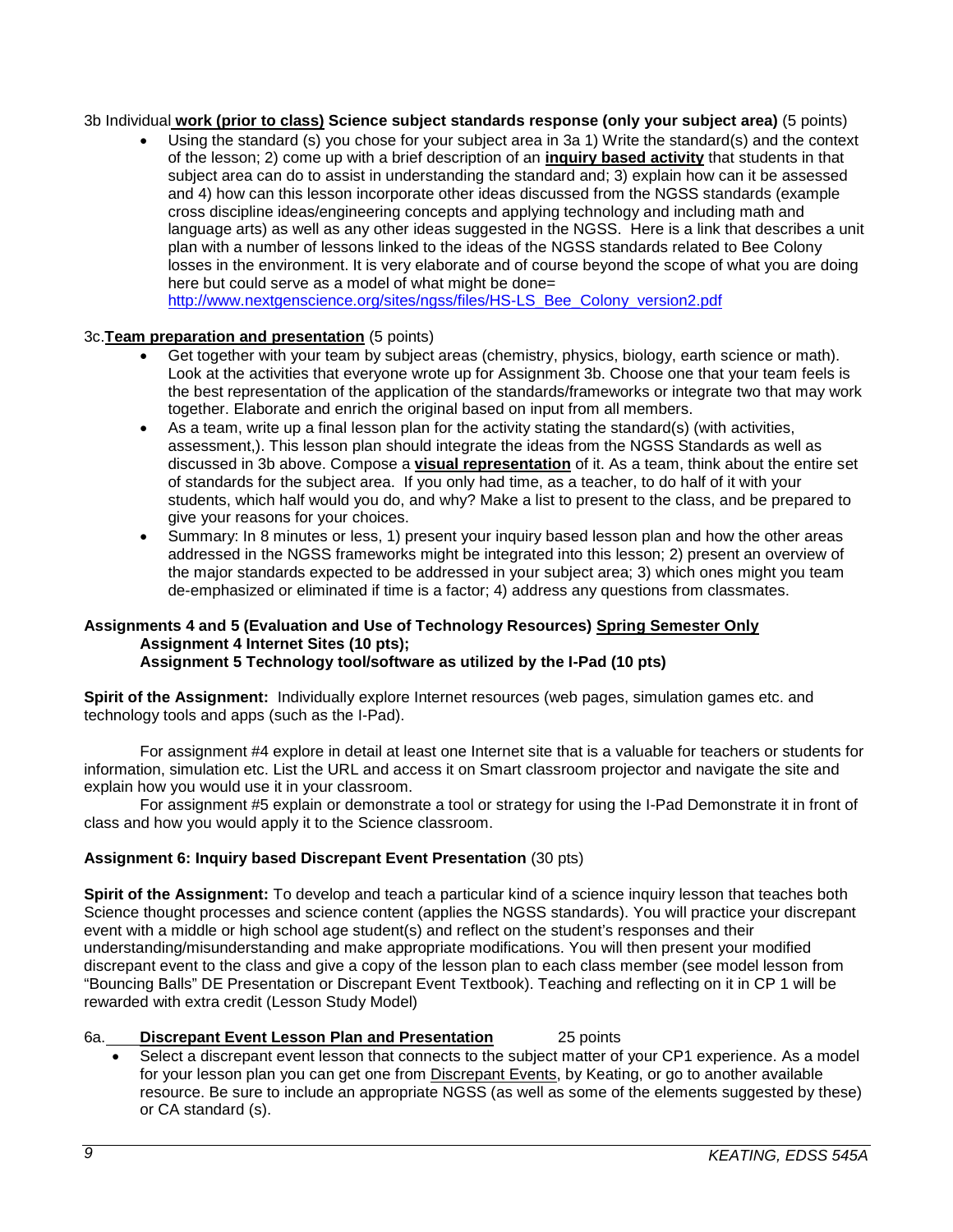- Get together the materials needed for the discrepant event.
- Practice doing the event on your own and then with some student aged individuals (see 6 B).
- Make sure you understand the science behind the event.
- Do your discrepant event with at least one middle or high school age student prior to doing it in class and take careful notes on the student's responses. (This ties in with Assignment 6b reflections.)
- Present your DE to the class as if they were your students. At some point, make sure you explain the context of the lesson and what would you do before and or after it (You may discuss your findings from the pre-event DE with your classmates as part of this presentation.
- You are limited to 15 minutes of actual presentation time.
- After presenting your event, give a copy of the DE lesson plan to each member of the class and your reflective individual journal to the instructor (see 6B)
- Using what you learned by doing it at least twice (Lesson Study Model) apply this DE to one of your courses in CP 2 (optional but extra credit (5 pts.) for doing it and reporting on how it went)

## 6b. **Discrepant event journal (Reflection on Pre-Event)** 5 points

- After you have done your pre-event discrepant event with a student, look at your notes and think about how it went. (You may realize that your event needs to be modified before you do it with the class.)
- Hand in a written description of what happened, with special attention to what the student said and did. Analyze the student's response: what portions of the event did the student understand (not understand) what was happening? Did they understand the underlying science concept? What modifications to what you say or do might be necessary for better understanding?

### **Assignment 7: Applying Action Research to a Science Lab (SDAIE) modification (35 pts) Spring Semester (See Addendum B for Final Report Template) Spring Semester Only**

**Spirit of the Assignment:** Use an existing science lab or activity that you will use in CP 2 and rewrite it to be more appropriate for second language learners (use SDAIE/ELL techniques as discussed in this course (Ch. 12) as well as others you have had). You will use the action research model to evaluate its effectiveness by comparing outcomes of experimental lab (SDAIE) with a control (original lab or activity) using classes you teach in CP 2.

**Specifics of the assignment:** The assignment consists of four parts.

- Discuss readings and other resources related/connected to ELD Standards and related strategies as a basis for modification of existing laboratory activities.
- Display a copy of the original science lab or activity and revised SDAIE lab (5pts) explaining the adaptations you have made (5pts);
- Design an action research proposal using the action research design (see syllabus) and present this to the class for discussion (5pts).
- After you have completed the research present the findings (Final report = 20 pts) by comparing outcomes from the two lab classes one of which used the original lab (control) and another which used the modified SDAIE lab (experimental).

## **Assignment 8 Development of a personal Plan for Science Safety (10 pts)**

**Spirit of the Assignment:** Use your readings from the safety manuals (Flinn and CA) Safety documents, Chapter in text etc.) and the interview with a science teacher to propose an outline of a **Plan for Science Safety** that you will (can) use within your science discipline. More specifically this might include: information/resources from your MT interview assignment 9B: safety contracts, demonstrations, laboratory protocols, lesson plans they use to teach safety, as well as any general experiences in dealing with science safety. This will be sent to EDMODO and shared with others during a class discussion.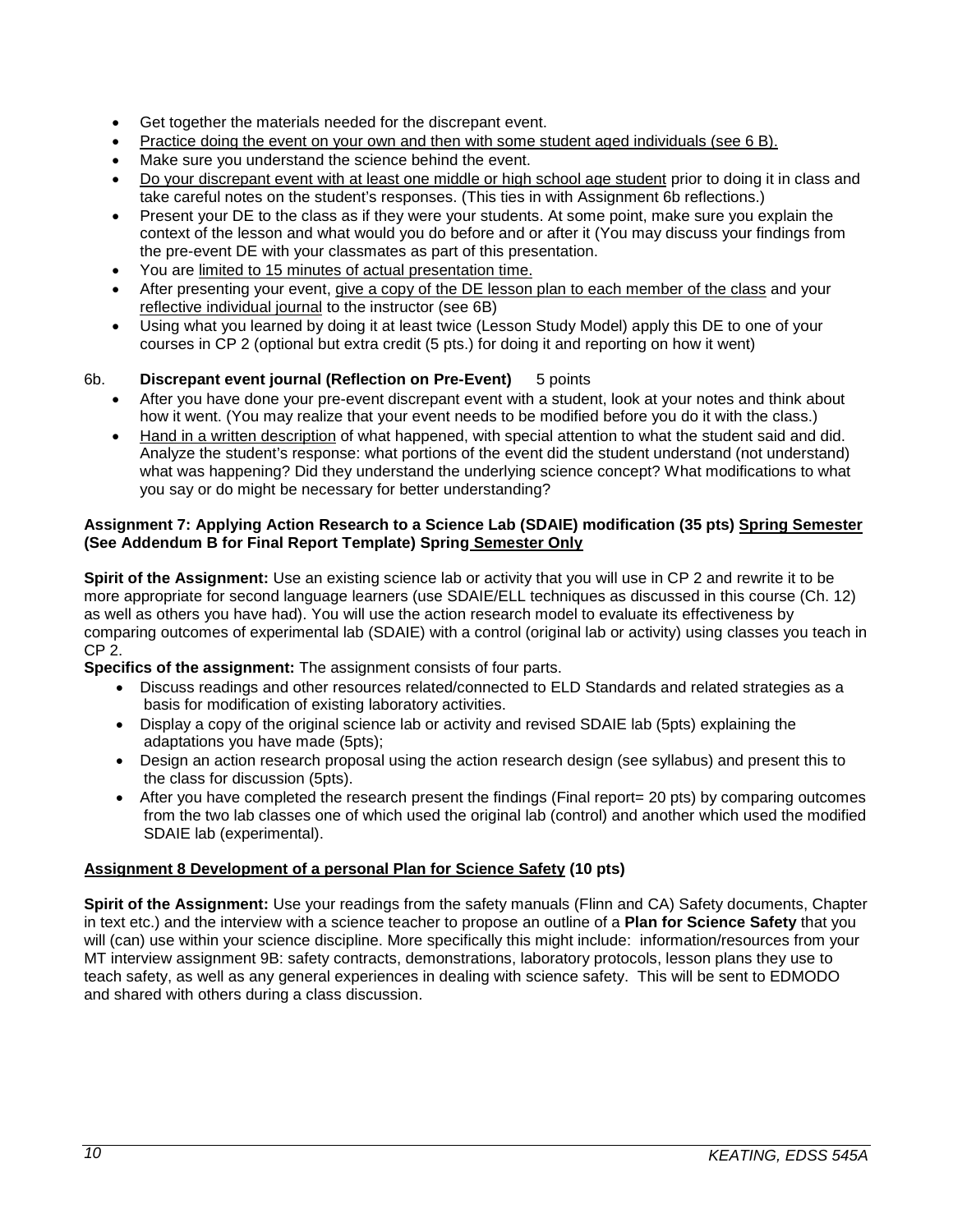#### **Assignment 9 Observation of science lesson and teaching strategies and strategies to apply science safety within the curriculum**  $(10 + 5 \text{ pts} = 15 \text{ pts})$

**Spirit of the assignment:** To objectively and formally observe and critically analyze a science lesson. During your observation/participation time you will find a science teacher who may or may not be your own master teacher. For #9 you will interview the teacher before and after the lesson. If possible, it's good to also talk with some of the students after the lesson (see some general guidelines and questions you may use for 9 below. As part of this exit interview with the CT or other science teacher ask them the specifics of how she (he) approaches science safety. This might include: lesson plans they use to teach safety, lab safety contract, general rules used, and any general experiences in dealing with science safety. Incorporate the ideas you think are valuable to your own science safety practices as part of assignment #8 Development of a personal Plan for Science Safety (see above).

## **Some suggestions/ guidelines for completing 9 A (10 pts)**:

GENERAL INFORMATION: grade level, subject area, description of the activity/standards as well as responses to some of the suggested prompts below should be sent to EDMODO and will be discussed in class.

BEFORE (Interview)

- How did the teacher come to do this lesson? (Is it linked to the NGSS or CA Standards?)
- How did he/she pick the topic?
- Where did the materials come from?
- In general, how does the teacher think the students will respond to the lesson?
- Identify some students in the class who will like this lesson and do well on it.
- Identify some students who might have difficulty, either cognitive or behavioral and describe the problems they are likely to have and how the teacher might adapt in consideration of this

DURING (Observation)

- Is there a written or unwritten plan for this lesson?
- Does it include some elements of inquiry (in the discourse, in the activity, in the assessments)/technology/engineering?
- What are the objectives (if this/these are unstated, you will have to figure them out)
- How does the teacher know that the objectives were met at the end of the lesson (formative or summative assessments)?
- How does the teacher know as the lesson is going on whether the students are getting it? (Formative i.e. checking for understanding)
- Does the teacher make any adaptations to address the needs of the children who have difficulty (ELL/Special Needs)?
- Can you clearly follow the procedures the teacher is using and the understanding of the science concept and do they relate directly to the objectives?
- What other non-instructional strategies supported or distracted from the teaching of this lesson?
- Were language arts skills (oral language, reading, writing) and or mathematical processes included in the lesson?
- AFTER (your analysis, interview with teacher, and if possible, some students)
- How successful (unsuccessful) was the lesson?
- Did the teacher correctly predict the performance of specific students?
- Did the adaptations (if there were any) work?
- How about the class as a whole were the students engaged?
- Did they learn the skills and or content? How did you know?
- Were there any logistical problems?
- If you taught this lesson, how would you change it? (Include as many things as you can think of. Even if the lesson was wonderful, come up with at least one modification of your own.
- **What strategies do you (master teacher) incorporate throughout your science teaching to promote science safety**?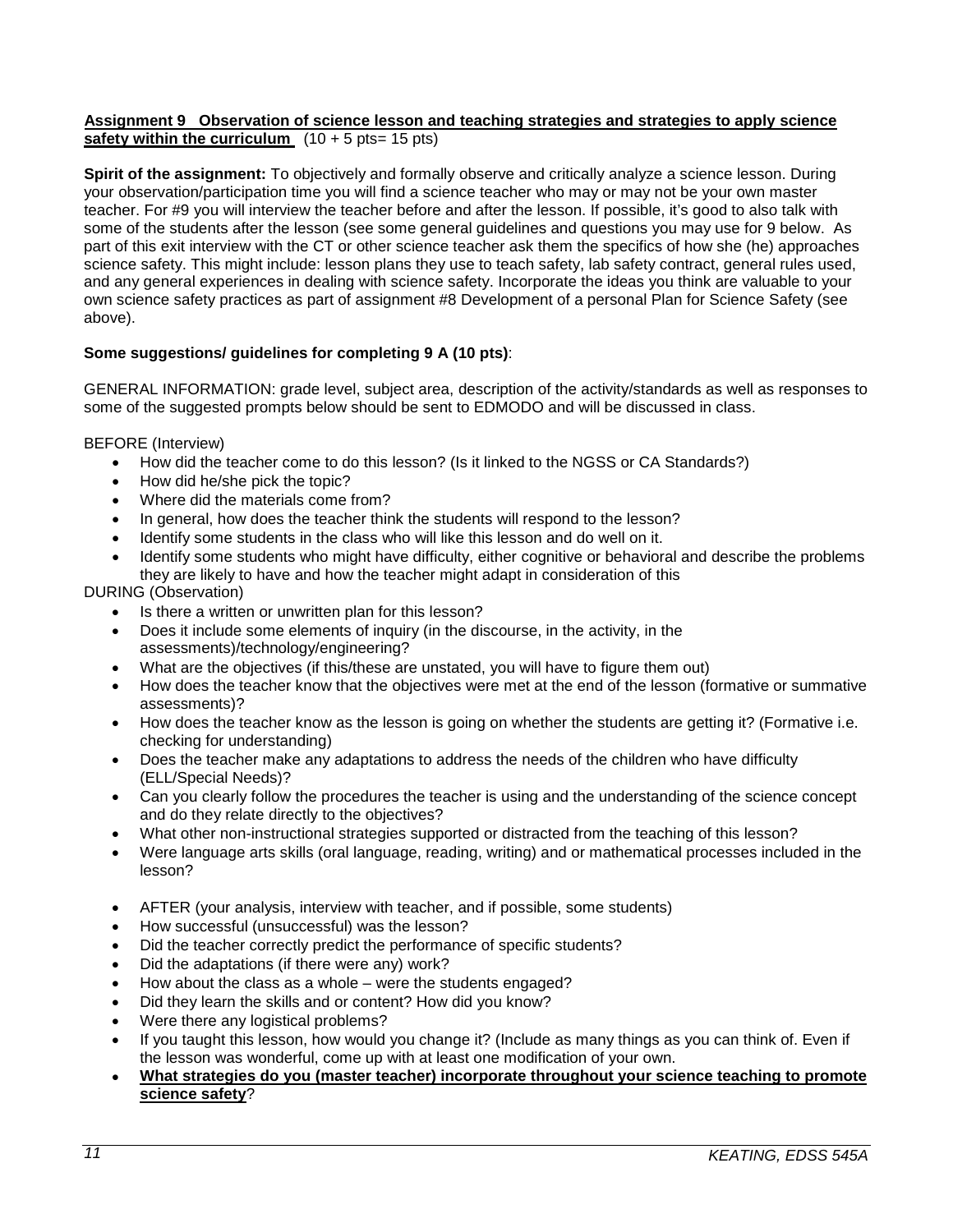## **Assignment 10: Enrichment and Extracurriculum Science Programs (Spring Semester only (40 pts)**

**Spirit of the Assignment:** Students will research, overview and discuss some of the major extracurricular activities used in Science such as Science Research Projects (Science Fair/ Pure Science), Odyssey of the Mind (Problem Solving), Science Olympiad and Invention Convention (Applied Science). Two of these models will be applied by simulating the actual process used by teachers. The process includes the following: 1) Students will be assigned teams and specific problems for Odyssey of the Mind (Long Term Problem, Spontaneous Problem and Style) and the Invention Convention. 2) Using the processes recommended and timelines (and examples reviewed) teams will follow the processes and enter their formative tasks on Google Docs (instructor will provide ongoing feedback and evaluation on Google Docs for each team; 3) Teams will present their final solution to each project and be evaluated by the rubric (see syllabus) and compared to the other teams.

### **Assignment 11 Book Report on high interest science book (10 pts.) Spring Semester only**

**Spirit of the assignment:** read a new book in fiction or non-fiction that you would like to read for general interest, deep background or for inclusion in your own class. By reading yourself you increase the likelihood that you will include science reading as part of the curriculum for your own students. Share this electronically with your classmates.

For this assignment read, summarize, rate (1-5 with justification) and make recommendations on how you might incorporate into your teaching either directly indirectly. Share this formal review electronically with instructor and classmates as well as during the general class discussion.

#### **Assignment 12 Independent Study: Attendance at a formal or informal science event, presentation or site (10 pts each semester 20 pts in all) Both semesters**

**Spirit of the assignment:** By attending formal or informal outside events a science teacher is more likely to create assignments that encourage their own students to seek out such events and include them as part of their curriculum. After having completed assignment # 12 write up a brief report summarizing it and how you might use it in your teaching 1) do a 1-2 minute presentation in class and 2) send a copy to EDMODO.

#### **Assignment 13 Attendance at a field trip to the Safari (Wild Animal Park) and the Center for Reproductive Biology (Safari Park)/Reuben Fleet Science Museum (Spring 20 pts)**

**Spirit of the assignment**: by attending this field trip students will: 1) general procedures for planning an implementing a field trip in science for all students including ELL; 2) how to access and use resources of the site in a variety of ways prior to the field trip; 3) Pre, during and post lesson plans that apply the science standards by using a) site prepared and modified curricular materials; b) original teacher developed and implemented curricular plans

#### **Assignment 14** Research **a current issue or topic in science and present a mini-lecture that you can apply in your own class (es) (25 pts). Spring Semester only**

### **Spirit of the assignment**:

A) Research a current issue or topic that could be used in a class you are scheduled to teach in CP2. The instructor will model an inquiry-based mini-lecture or teaching science from argumentation that applies NGSS standards. A rubric will be developed through a class discussion based on information on effective lectures from Ch. 11 and used to evaluate each mini-lecture. During this 15- minute mini-lecture you model/integrate some of the effective pedagogical strategies discussed in class. The class audience and instructor will evaluate/provide feedback using the rubric for a Science Mini-Lesson. (20 pts)

 B) Optional extra credit (5 pts.). **Based** on this discussion, use your modified mini-lecture in a revised version as part of one of your lessons in CP 2. This can assist you in the development of a videotape lesson as part of TPA 4.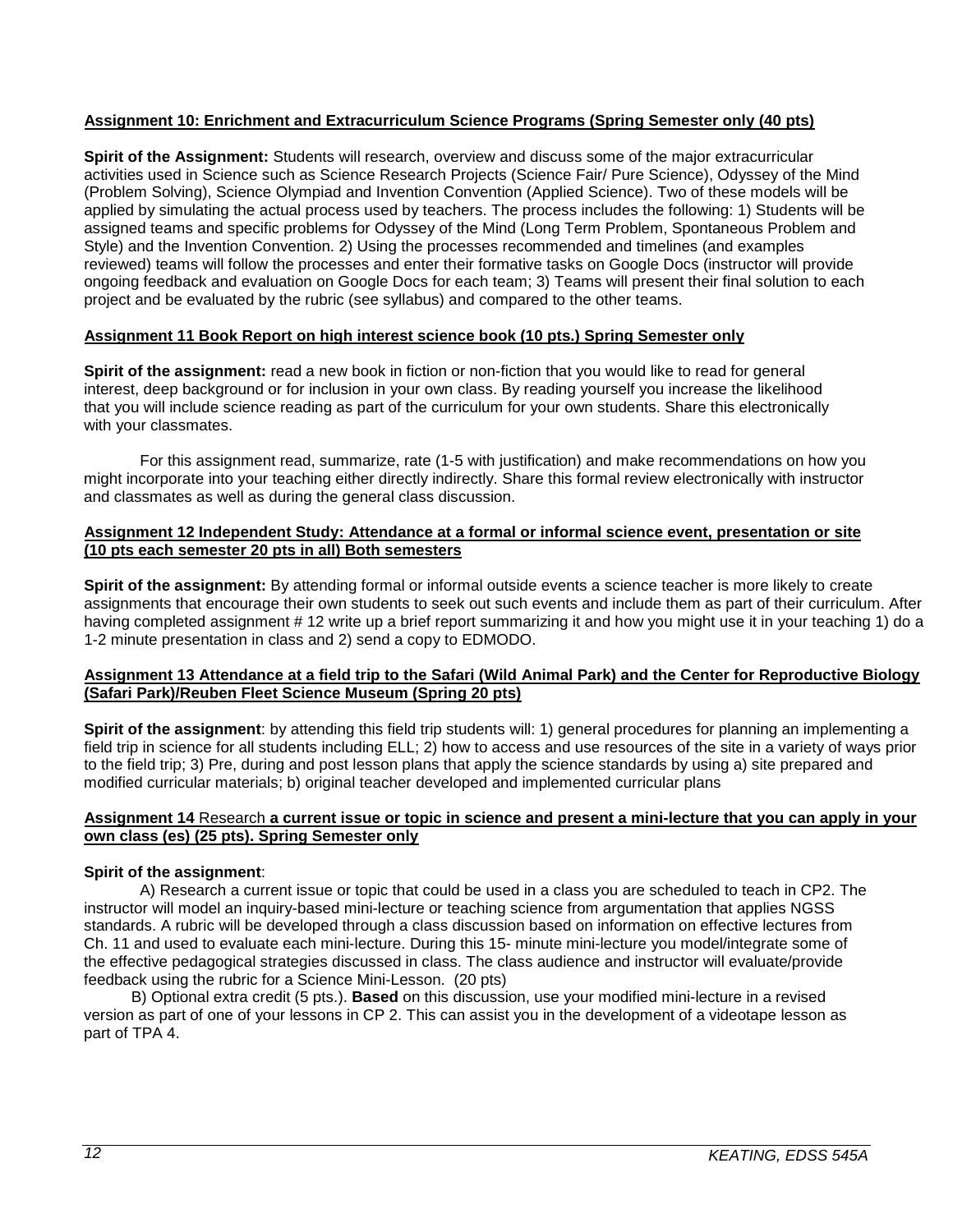### **Assignment #15 Issues in Science Teaching (Case Study/Action Research Approach-See Addendum C): both semesters (35 pts each semester)**

**Spirit of the assignment:** Learn to apply a teacher-directed research model during CP 1 and 2 (Case Study/Action Research) in a collaborative setting that 1) addresses teaching issues/ problems (baseline data); 2) create potential solutions (action plans) to the address the issue (related to content, curriculum, teaching strategy and (or) classroom management); 3) collect multiple sources of data to evaluate/analyze results; 4) report findings and suggestions/recommendations. Preliminary reports will track progress of study in collaboration with the class members #1 (Statement of issue(s) (5pts), #2 (Baseline data and action plans)(5pts.) and #3 (Preliminary Data) (5pts.). #4 One final written and oral Case Study report will be presented at the end of each semester. (20 pts.) =35 pts. total

#### **Assignment #16 Comparing The Value of Open ended Inquiry/ Inductive Lab experiences to Closed Ended (Deductive) (10 pts.)**

**Spirit of the Assignment:** Teams will be presented with a problem called the "Paper Towel Experiment" and using the Scientific Method (or 5 E Inquiry Model) design an experiment using "tools" on hand. Teams share the design, data and findings of the experiment and (value /challenges) of having students use this model. Ideas for implementing and integrating inductive/inquiry learning in the Science classroom are shared.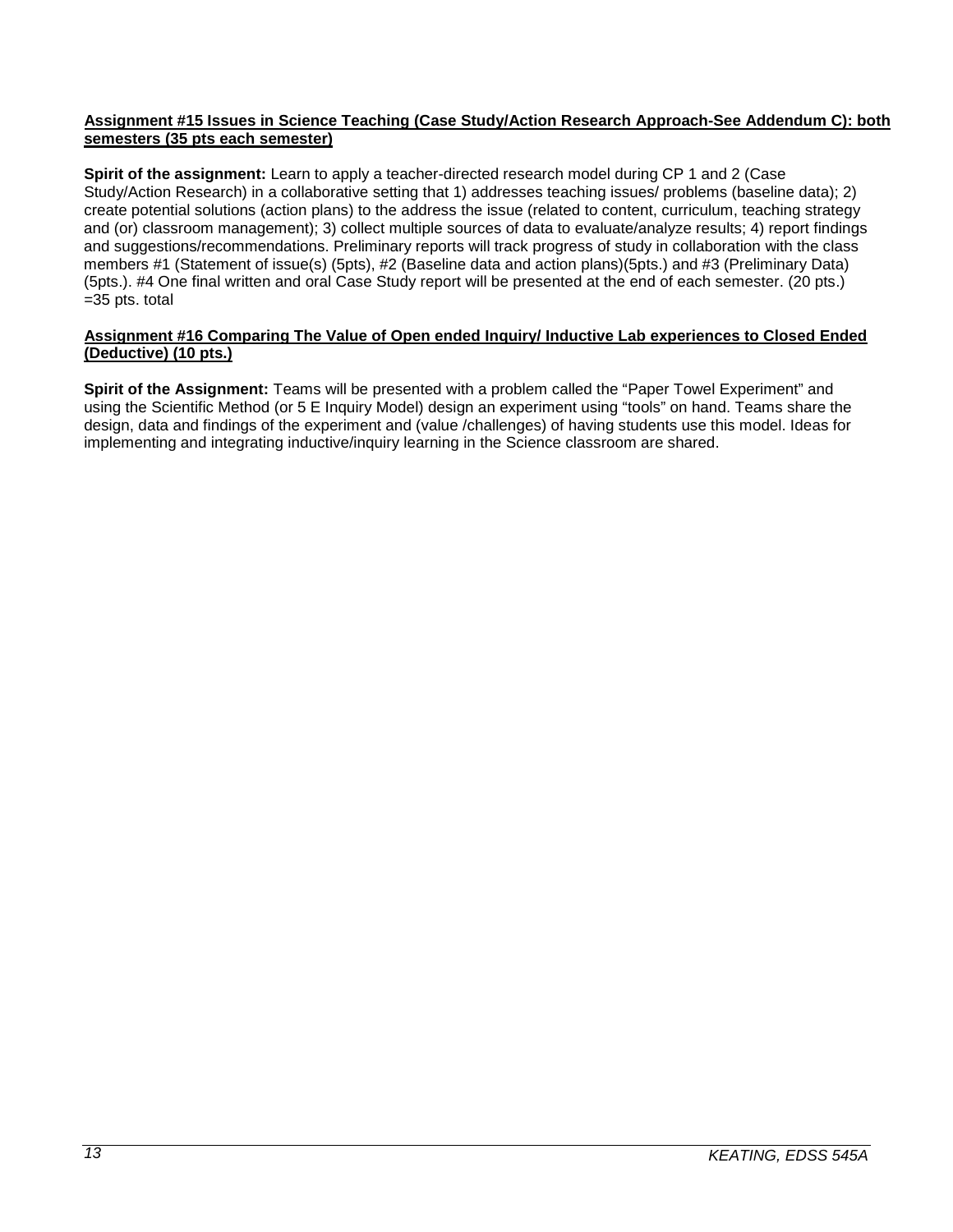#### **EDSS 545 A/B COURSE TIMELINE/CALENDAR**

<span id="page-13-1"></span><span id="page-13-0"></span>**Course Schedule/Calendar and Outline:** 

**Fall Semester EDSS 545 A: \*=Assignment/Reading due Note: Prior to Class #2 please read and respond to the following readings and prompts:** 

### **Class #1 (Independent Reading/Response) Complete prior to September 17th**

**1) Read Ch. 1 and 2 of "Science Instruction…" Limit your response to a page or two and enter in EDMODO (Under Small Groups Chapter 1 or Chapter 2)**

- **In Chapter 1 "Getting into Science Teaching" address these prompts: After reading the introductory vignette and her mentor teachers responses as well as the supporting materials explain what areas of instruction Mrs. Locke did well and what areas do you recommend for improvement? Look at Figure 1.1: What areas of science education from the chart do you have a comment or question about? How do these reflect the way you were taught science in K-Higher Ed? Complete the Science Teacher Inventory. How did you do? Explain? What are your other questions from this reading?**
- **In Chapter 2 "Purpose of Science Teaching" address these prompts: After reading the vignette and responses: Why is it so important to put an emphasis on science literacy especially in general science classes? What are some of the factors that contribute to higher performing countries doing better in science than USA (based on PISA and TIMSS studies? How can you as an individual teacher offset this? What does the NGSS and Common Core in Math and Language Arts address that has the potential to improve the USA international standing? What are your other questions from this reading?**

**2) Assignment 3 – Understanding and applying the Next Generation Science Standards (NGSS)** (20 pts) Complete 3a and 3b before class #2 (3c will be done in class): See directions under "Descriptions of all Assignments" pp. 6-7 for 3a, 3b and 3 c.

**3) Think about and be able to respond to these questions: How would you define Science? How should it be taught in high school? What do you think is important for you to learn this year?**

**4) Read the syllabus** \*Read syllabus prior to class with special attention to the following: 1) copy fall semester grade sheet; 2) assignments required; 3) description of each assignment. BRING ANY QUESTIONS TO CLASS

#### **Class #2 September 17 (Thursday 4:30-7:30 UH 273)**

- Class introductions
- \*Read syllabus prior to class with special attention to the following: 1) copy fall semester grade sheet; 2) assignments required; 3) description of each assignment. BRING ANY QUESTIONS TO CLASS
- **\* Discussion of Reading responses and questions from Text Ch. 1-2 (put on EDMODO)**
- \*Prior to class be prepared to respond to these questions: **How would you define Science? How should it be taught in high school? What do you think is important for you to learn this year?**
- **Discussion of Graphic Organizer for EDSS 545 (in class)**
- **Introduction to inquiry based science** through the discrepant event (DE) model with in class presentation by Keating of "Bouncing Balls" (What are the basic pedagogical elements of an effective DE?)
- **Discussion of Readings from NGSS and overview of Assignment #3 A/B/C (to be completed in Class #3-#4.**
- Discussion of MT observation assignment #9A due Class #5 (What was effective? What was ineffective? Recommendations for change?)

**Review Assignments for Next time**: (to be discussed in class)

- 1) Sign up for dates for DE (2-3 presentations) Assignment # 6;
- 2) NGSS standards jigsaw by subject areas assignment #3a-c;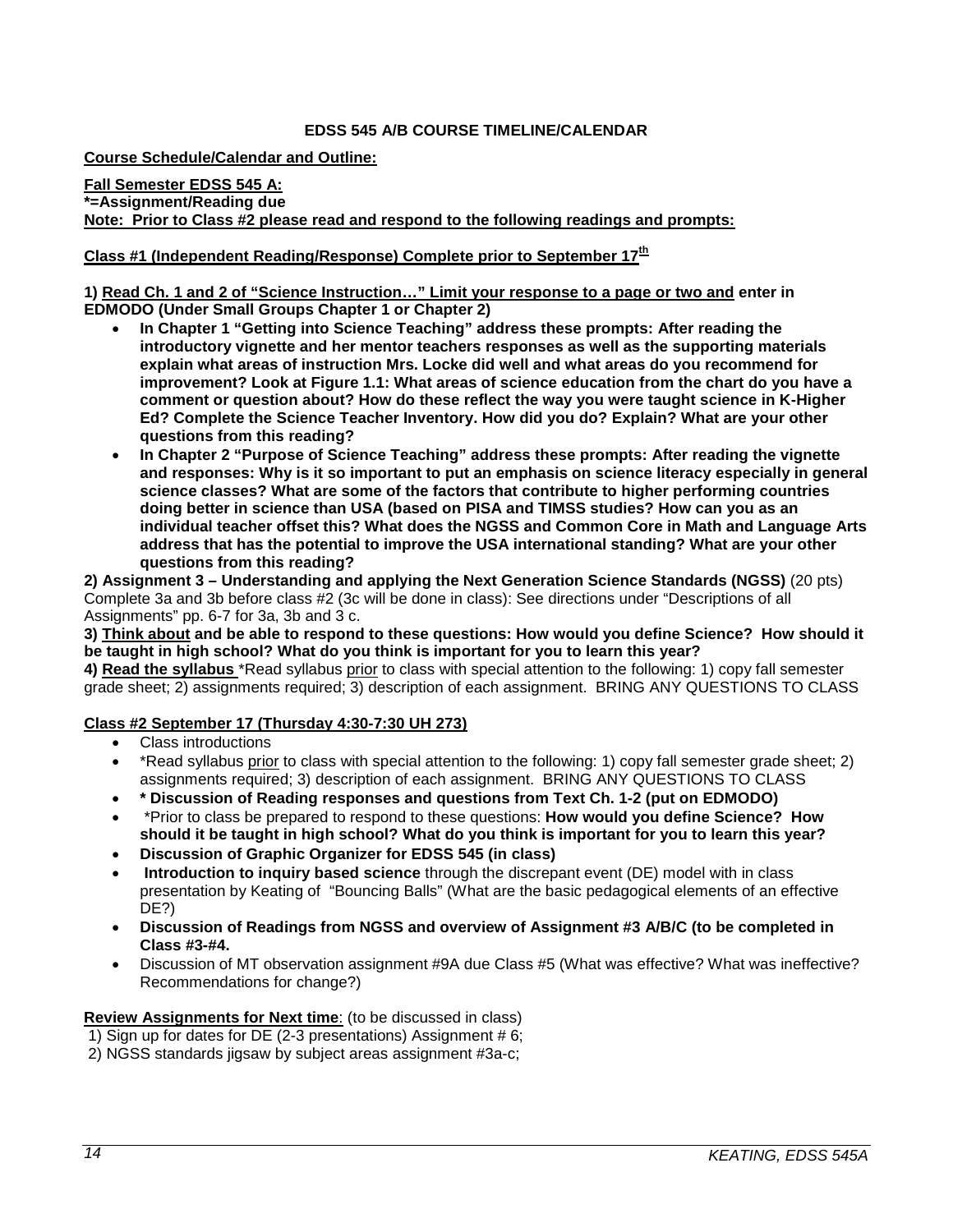## **Class #3-#4 September 19 (Saturday 9-300 in UH 272)**

- **\*NGSS Frameworks and Standards Jigsaw Assignment**\* **#3 a-c**
- **Overview of TIMSS study and implications for Science Ed in US**
- **\*Discrepant Events (two-three) #6 a-b**
- **\*The use of Inquiry Based/Open ended/Inductive vs. Closed ended/deductive science lab experiments "Paper Towel Experiment" (in class) Assignment #16**
- **Introduction to the Compassionate Discipline Model (Keating Mini-Lecture) (will incorporate ideas from the Science Learning Environment (Ch. 6 extra credit to submit a reflection on EDMODO)**

### **Review Assignments for Next time:**

1) Address these prompts for Ch. 4 Assessing Science Teaching and send to EDMODO prior to Class #5; Similar to the vignette why do you think many students do not perform well on summative assessments? What are some personal experiences or some that you have observed related to pre-assessments, formative and summative assessments? Give some examples of types of authentic/alternative assessments you think you will use in your own teaching? Questions on the chapter?

2) Discrepant Event (2 presentations)

3) Formal Observation of MT (#9A) (What was effective? What was ineffective? Recommendations for change?) Send to EDMODO

4) Selection of a major problem or issue in Clinical Practice for Case Study 1 (this is preliminary report #1) for Assignment #15 (also see Addendum C in Syllabus for Case Study Model)

#### **Class #5 September 23 note: (Wednesday) 430-730 (TBA))**

- **\*Discrepant event presentations (one-two)\* #6 a-b**
- **\*Discussion of Reading from Chapter 4 Assignment #2**
- **Discussion of Findings from MT Observation #9A** (What was effective? What was ineffective? Recommendations for change?) Send to EDMODO
- **Discussion of major problem or issue in Student Teaching for Case Study 1 (this is preliminary report #1) See Case Study format model in Addendum C**

### **Review Assignments for Next time:**

1) Address these prompts for Chapter 8 Inquiry: How would you define inquiry for your students? Describe examples of each level of the Three Levels of inquiry you have seen or for which you have been a part of? Were the three critical elements of inquiry included (Phenomena, practice and outcomes)? Was it effective? How would you improve it? What are three examples of inquiry (pp. 145-154) you would like to include? What do you see as the three most critical challenges to doing inquiry? How will you overcome these? Questions?

2) Case Study 1 (preliminary report #2)

3) Discrepant Event (1-2 presentations)

### **Class #6 October 22 (Thursday 430-730 UH 273) Video Conference**

- **\* Discrepant Events (two presentations) #6 a-b**
- **\* Discussion of /Reading Prompts in Text** (Chap 8 Inquiry) due in EDMODO)\*
- \***Identify proposed action plans and baseline data** for identified issue(s) for Case Study 1 "Issues in Student Teaching" Preliminary Report #2

#### **Review Assignments for Next time:**

- 1) Discrepant Events (2 presentations)
- 2) Identify action plans preliminary data for identified issue(s) for Case Study 1 Issues in Student Teaching Preliminary Report #3
- 3) Address these prompts for Chapter 5 "Teaching Science": Using the reflection sheet on p 86 to guide you evaluate the lesson described in the vignette and describe how you might adapt it? Which teacher attributes/dispositions do you need to work on and improve as described in pp. 88-91? Use the evaluation sheet found on p. 96 to assist in evaluating one of your science lessons in terms of your professional characteristics (attributes, teaching skills, instructional strategies and learning techniques (can be self, peer or CT or any combination). Results? Questions from the chapter?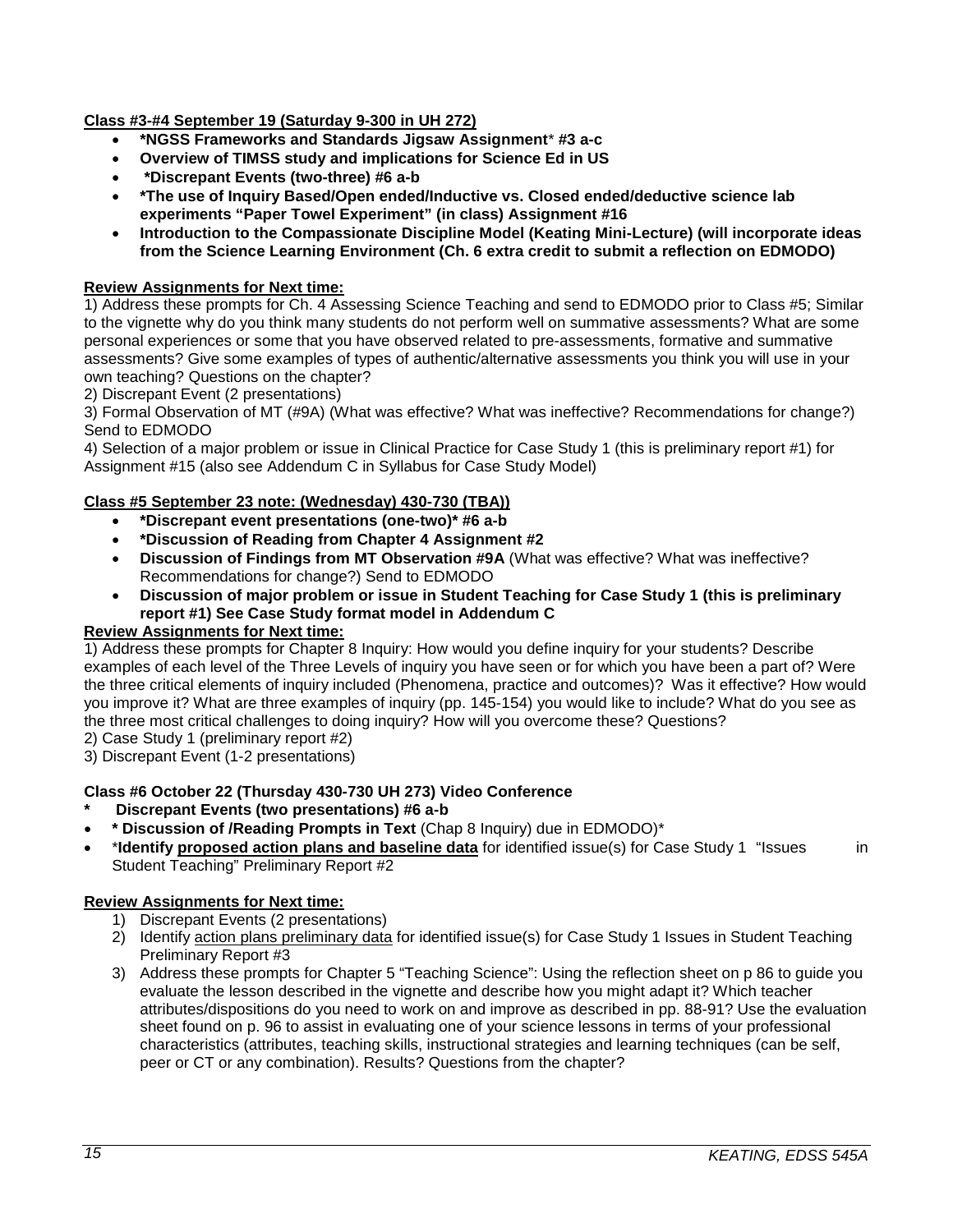## **Class #7 Independent Study**: **No formal meeting**

Sometime between September and Class # 10

**Assignment #12:** attend a science related informal or formal event or presentation equivalent in time and effort to one class session (3 hrs). This could be a field trip, museum, lecture, conference or some other equivalent experience that will assist you either directly or indirectly in becoming a science teacher. Your choice!! To complete this requirement: 1) complete a one-page summary with potential applications to teaching; 2) send by email to all of us; 3) do a 1-2 minute presentation to the class during class. The report and oral presentation should include a summary of what you learned and implications for your own teaching.

## **Class #8 November 5 (Thursday 430-730) in UH 273) via Video Conference**

- **\*Discrepant event presentations (1-2)**
- **Discussion of prompts from Ch. 5**
- **Discuss your implemented action plan and any preliminary data** from Case Study Model for Assignment #15 (also see Addendum C in Syllabus for Case Study Model Final Report). This is preliminary report #3

### **Review Assignments for Next time:** Go over assignments for next classes:

- Prepare a brief written report/outline on your proposed Personal Plan for Science Safety (Assignment #8 based on Chapter 14 (text)+ MT interview+ CA Science Safety Manual+ Flinn Scientific Safety Manual (online)
- Report on Independent Study project (Assignment #12) or due before Class #1
- Preliminary report #4 Action plan and preliminary data

## **Class #9 December 3 (Thursday 430-7:30 in UH 273) via Video Conference)**

- Presentation/Discussion of Personal Plan for Science Safety assignment #8: Flinn safety manual + MT interview+ Ch. 14 Science Safety
- Report on Independent Study project (Assignment #12) Send via email to all
- **\*Discrepant event presentations (1-2)**
- Preliminary report #4 (more preliminary data)
- **Instructor Evaluations**

### **Review Assignments for Next time:** Go over assignments for next class

1) Final Case Study Written Reports #15 /Conference via Face time or Skype (by individual arrangement) December (TBA)

# **Class # 10 December (before December 18th) conference by individual arrangement**

• **Issues in Clinical Practice 1: \* Final Case study report outcomes/discussion of #15 (Addendum C model) Send written report prior to conference**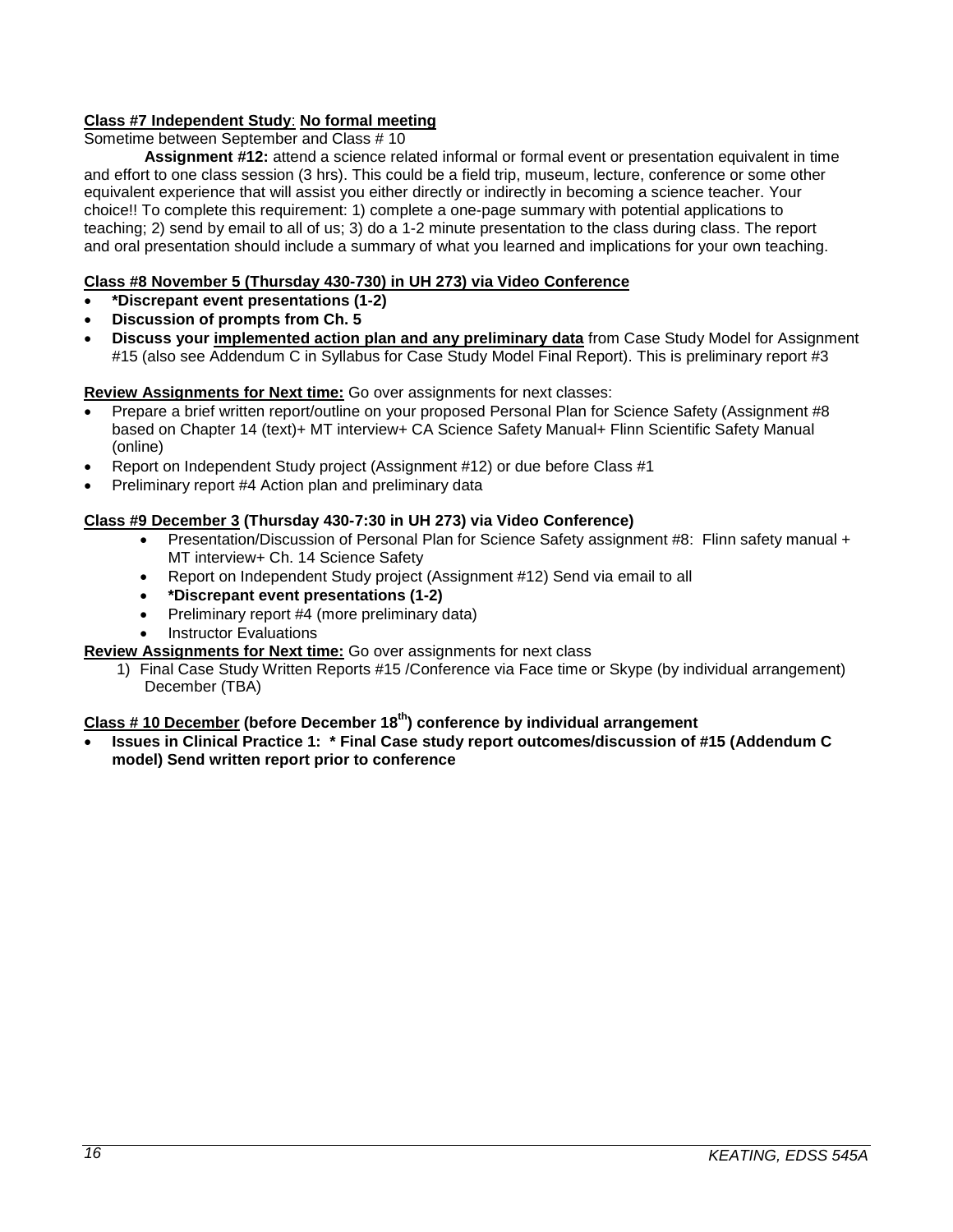## **ADDENDUM A**

#### <span id="page-16-1"></span><span id="page-16-0"></span>**GRADE SHEET FOR FALL SEMESTER (PLEASE MAKE COPY FOR GRADE FOLDER) EDSS 545 A**

**Name:**

**Assignment Number/Name**

**#1 Attendance (5 pts. Each class) (50 pts.)**

**#2 Science Methods text reading responses and discussions (9 pts. each)** Ch<sup>14</sup> Ch<sub>6</sub> (extra credit) (54 pts.)

**#3 NGSS Frameworks/Standards= (20 pts.) 3a= Individual readings/responses= 10 pts. 3b= Individual lesson plan 3c= Subject matter group presentation= 5 pts.**

**#6 Inquiry Based Lesson (Discrepant Event) (30 pts.) 6a= DE presentation and handout = 25 pts. 6b= Reflections on pre-lesson = 5 pts.**

**#8 Personal outline of Plan for Science Safety (10 pts.)**

**#9 Observation and report of a Science Lesson (15 pts.)**

**#12 Independent Study at a formal or informal event (report) (10pts.)**

**#15 Issues in Clinical Practice 1 (Case study/Action Research) (35 pts.)**

**#16 Open-ended (Inductive) vs. Closed-ended (Deductive) Experiments (10 pts.)**

| Total possible points = 234 pts. |  |
|----------------------------------|--|
| <b>Points earned</b>             |  |
| <b>Extra Credit</b>              |  |
| Average/Grade                    |  |